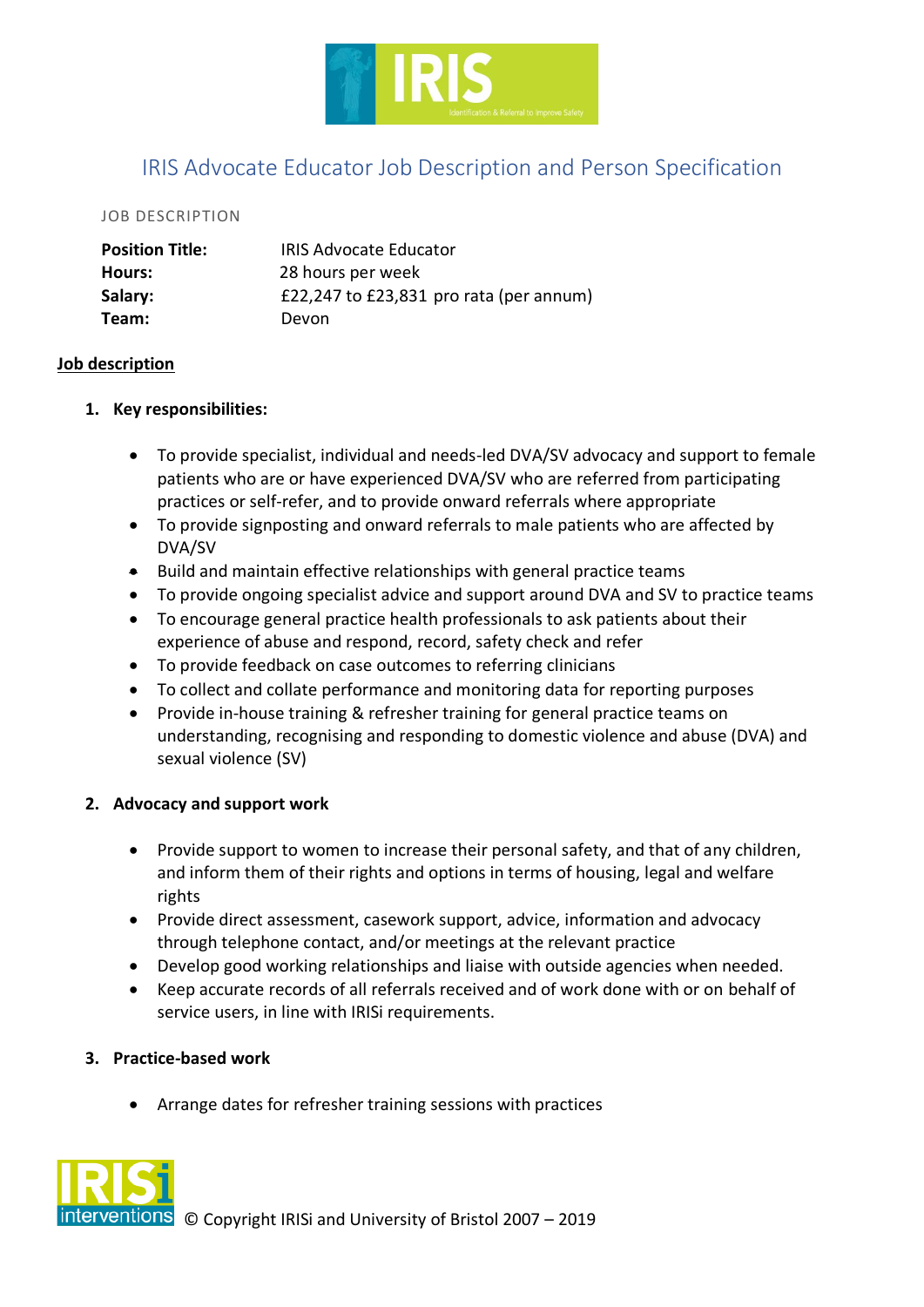- Deliver the IRIS DVA and SV training to clinicians and non-clinical staff in participating general practices
- Promote awareness of the experiences and needs of women affected by DVA and SV, particularly in relation to their health
- Develop a good relationship with all general practice staff and work effectively as part of the practice team

# **4. General**

- Attend and participate in the local IRIS steering group meetings
- Accredited training available with the potential for a pay increase upon completion
- Contribute to monitoring and evaluation of the IRIS programme, by:
	- $\circ$  Collecting and collating all practice-based and referral and advocacy data and monitoring, and providing IRISi with this, as requested
	- o Producing written reports as requested (e.g. quarterly reports, annual report), including for the local IRIS steering group
- Engage with the national IRIS Network and participate in IRIS Network events

Please note this job description is intended to outline the main duties of the post and may change as the post and organisation develops.

The contract for this is role fixed term until the 31<sup>st</sup> March 2022 (with a strong possibility of extension).

Candidates will be required to do a short 5 minute presentation as part of the interview process.

Within this role there are opportunities to work from home. The successful candidate will be given the opportunity to do accredited training